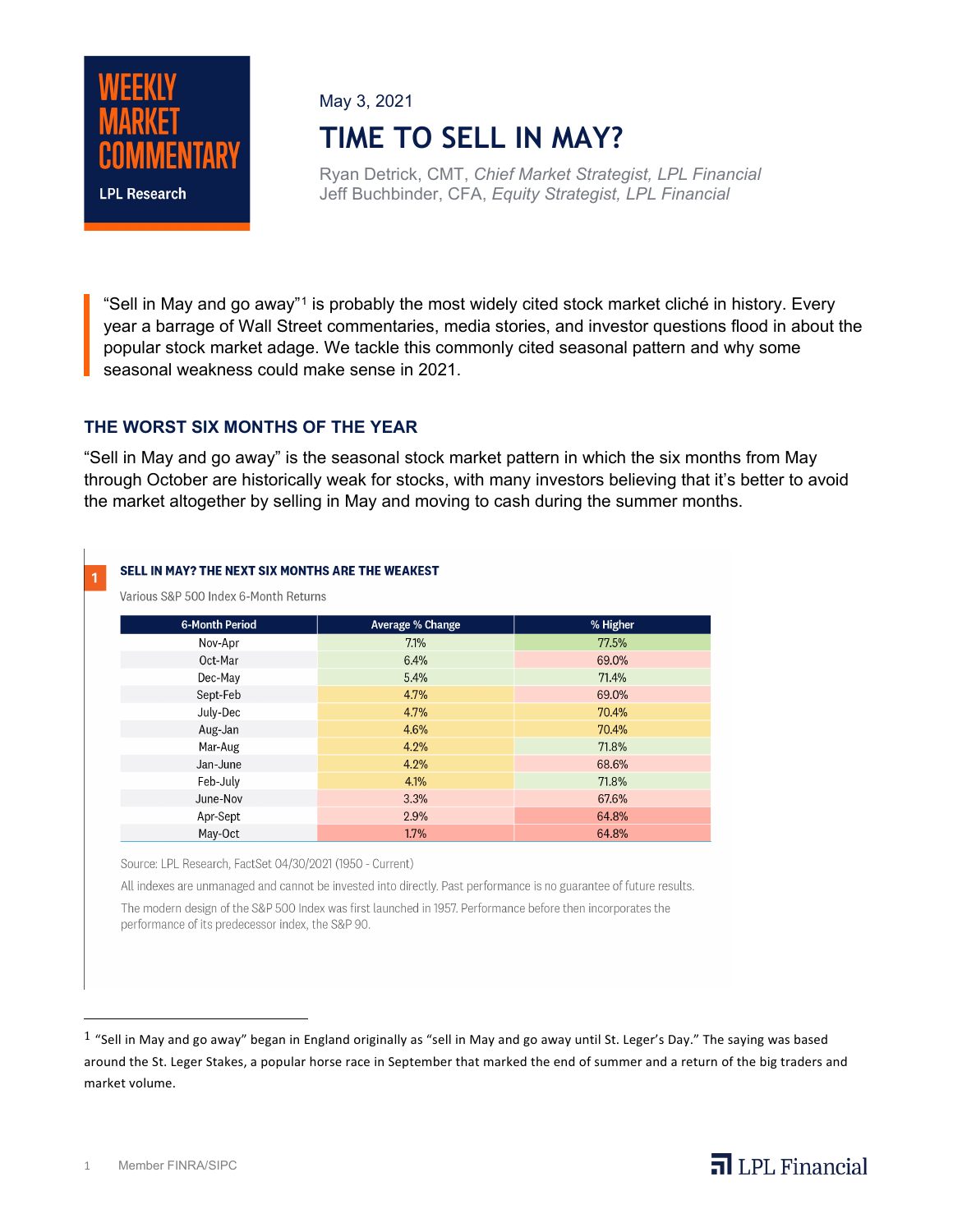As [Figure 1] shows, since 1950 the S&P 500 Index has gained 1.7% on average during these six months, compared with 7.1% during the November to April period. In fact, out of all six-month combinations, the May through October period has produced the weakest—and least positive average return.

With the S&P 500 up 87% from the March 2020 lows, we do think the potential for some seasonal weakness is high and would be perfectly normal after such a run.

### **WHAT HAVE YOU DONE FOR ME LATELY?**

As we head into this seasonally weak period, keep a few things in mind. First, the S&P 500 has closed higher during the month of May in seven of the past eight years—so "Sell in June" might be more appropriate. In addition, stocks appear to get a boost in May of a post-election year, as the S&P 500 is up 1.7% on average these years, with only July and November stronger.

The point is that investors shouldn't necessarily blindly sell on May 1, but rather should be aware that volatility tends to happen in the summer and fall months. As we mentioned in our April 19, 2021 issue [Peak Optimism?,](https://www.lpl.com/news-media/research-insights/weekly-market-commentary/peak-optimism-2021-reasons-why-with-tweaks.html) we do see some signs that the bar is quite high now for further upside market catalysts. Everyone knows the reopening is happening, and everyone knows the economy is roaring back. From a contrarian point of view, this high bar could be tougher to clear as we move into the seasonally weaker summer and fall months.

Here's the catch—and there's always a catch: These 'worst six months of the year' have been quite strong lately. In fact, stocks gained eight of the past 10 years during these six months, as you can see in [Figure 2]. So, although our guard is up for some potential seasonal weakness, be aware it could be short-lived, and we'd use it as a buying opportunity.

 $\overline{\mathbf{a}}$  LPL Financial

### STOCKS DON'T ALWAYS SELL IN MAY, ESPECIALLY LATELY

S&P 500 Index Returns Past 10 Years (May - October)

| Year     | May - October |
|----------|---------------|
| 2011     | $-8.1%$       |
| 2012     | 1.0%          |
| 2013     | 10.0%         |
| 2014     | 7.1%          |
| 2015     | $-0.3%$       |
| 2016     | 2.9%          |
| 2017     | 8.0%          |
| 2018     | 2.4%          |
| 2019     | 3.1%          |
| 2020     | 12.3%         |
| 2021     | ?             |
| Average  | 3.8%          |
| % Higher | 80.0%         |

Source: LPL Research, FactSet 04/30/2021 (1950 - Current)

All indexes are unmanaged and cannot be invested into directly. Past performance is no guarantee of future results.

The modern design of the S&P 500 Index was first launched in 1957.

Performance before then incorporates the performance of its predecessor index, the S&P 90.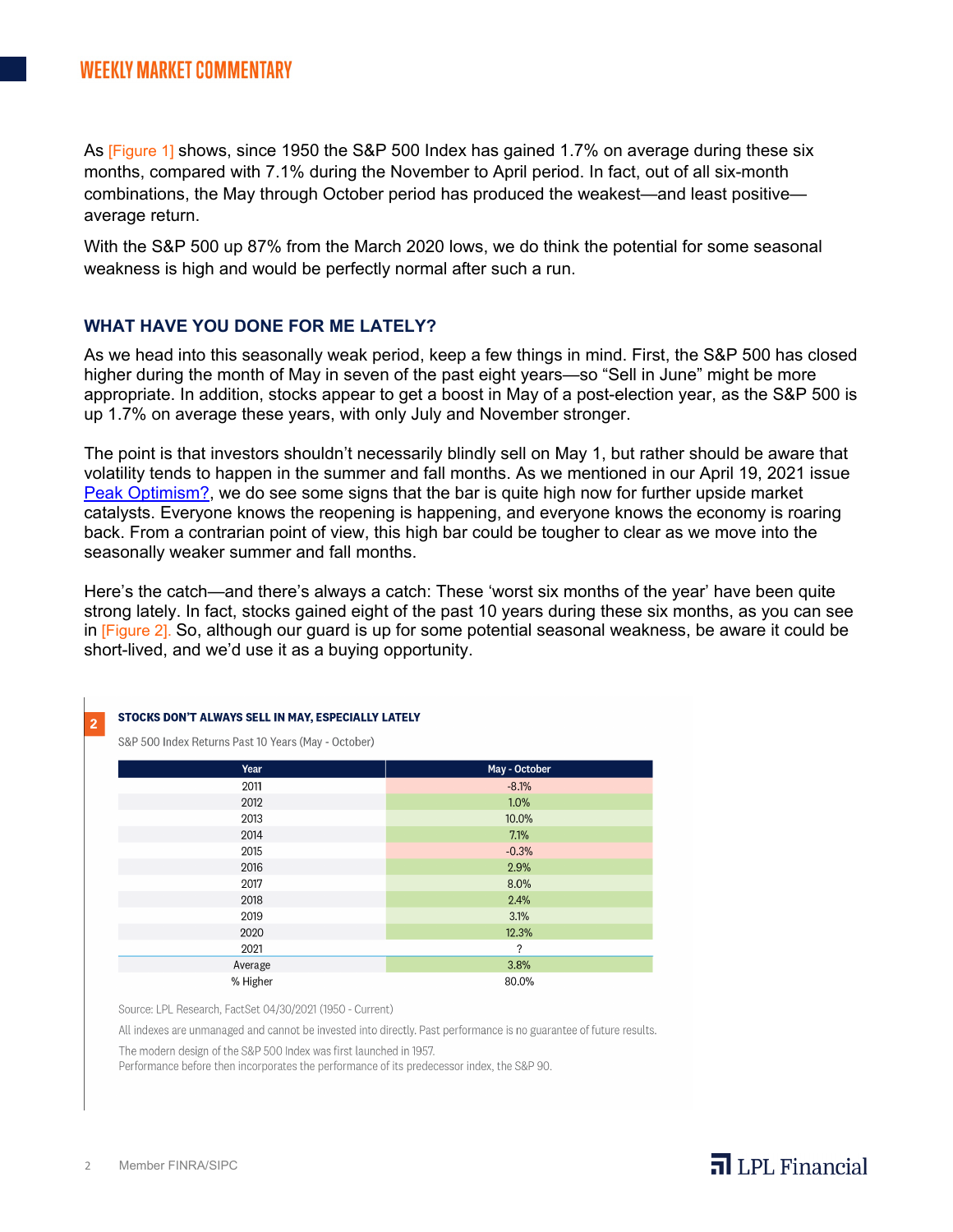## **FOUR OTHER LOOKS AT THE NEXT SIX MONTHS**

Let's take a deeper dive into these 'worst six months of the year':

- When April is up more than 5%, like it was this year, the next six months are up 6.2% on average—well above the 1.7% average during these six months.
- Post-election years average 2.4% during these worst six months.
- The best six months of the year just ended, and they gained nearly 28% this time around. It appears that big gains during these months can eat away at future returns. In fact, the next six months are up only 0.7% on average when the previous six months are up at least 20%.
- When the S&P 500 closes at a new monthly high in April, like it did this year, the next six months do much better, up 5.6%.

Putting it all together, the only other year in history to close April at a new monthly high, be up at least 20% during the previous six months, and do it all in a post-election year was in 1961. What happened the next six months? The S&P 500 gained a very respectable 5.1%.

### **CONCLUSION**

The media will have fun with the whole "Sell in May" warning to drive up clicks and views. Although you can't argue that these months historically have been weak, they still sport a positive return, so totally going away isn't wise. Recently we've been noting some potential reasons for at least a pause in the rally, and now the calendar adds another.

But amid a backdrop of an improving economy, massive levels of fiscal and monetary stimulus, and rising vaccination rates, we don't expect any pullbacks to last very long, and we'd use any that appear as a buying opportunity. While we upgraded our forecast for the global economy and U.S. corporate earnings last month, for now we are maintaining our fair value target range for the S&P 500 of 4,050–4,100. At the same time, we acknowledge the environment appears supportive for stocks to do better, and we continue to recommend an overweight-to-equities and underweight-to-fixed-income position relative to investors' targets, as appropriate.

 $\overline{\mathbf{a}}$  LPL Financial